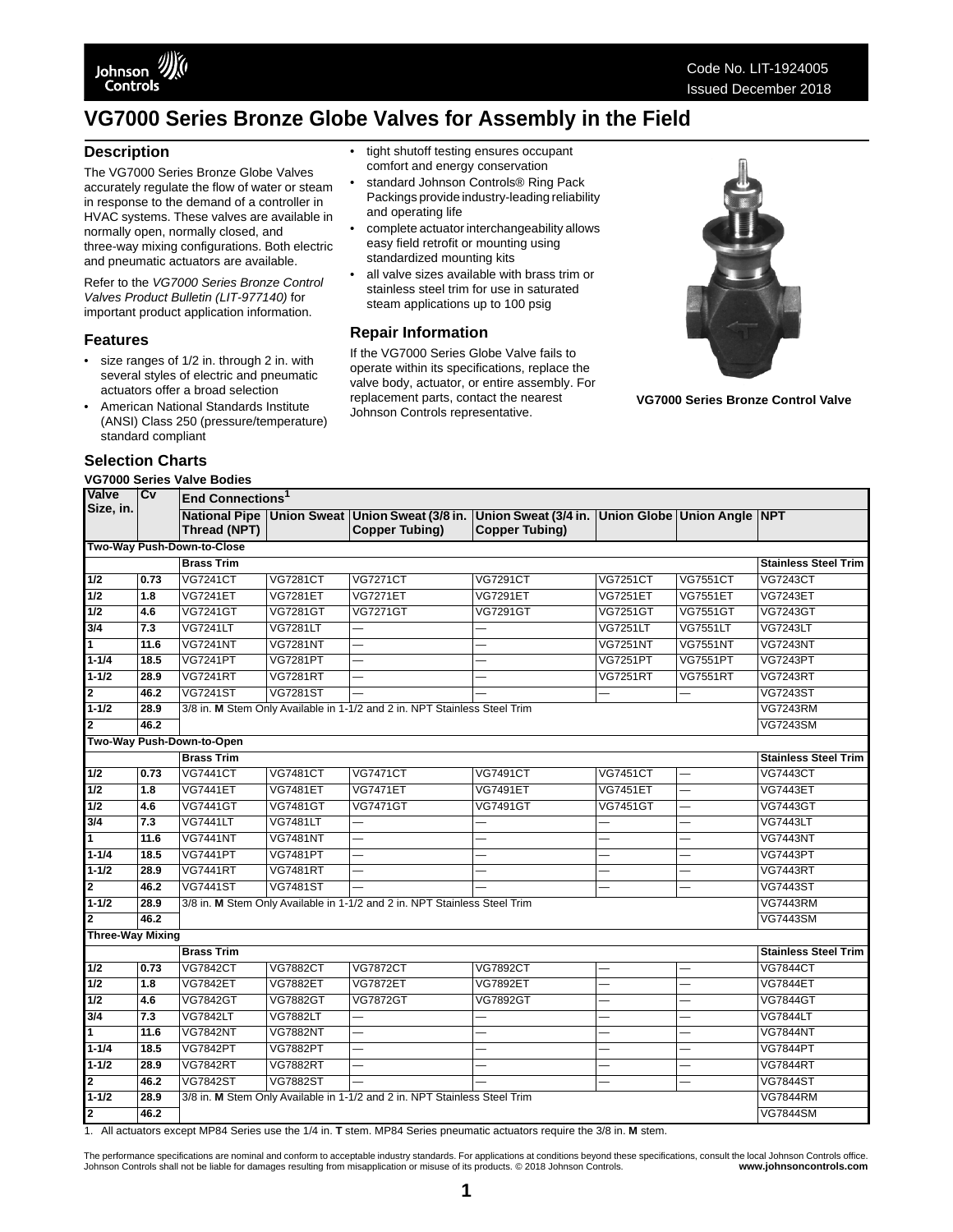**Pneumatic Actuators for VG7000 Series Brass Trim Valve Bodies**

| r neumatic Actuaturs for vorbod Jenes Drass Thin valve Doules |      |                                                          |                                                 |         |                                                                        |                                                                                   |                          |                    |        |                 |
|---------------------------------------------------------------|------|----------------------------------------------------------|-------------------------------------------------|---------|------------------------------------------------------------------------|-----------------------------------------------------------------------------------|--------------------------|--------------------|--------|-----------------|
| <b>Actuator</b><br><b>Code Number</b>                         |      | V-3801-8001                                              |                                                 |         | V-3000-8012 Exposed Spring<br>V-3000-8003 Enclosed Spring <sup>1</sup> | MP822C00 (3 to 7)<br>MP822D00 (4 to 8)<br>MP822E00 (9 to 13)<br>MP823C00 (3 to 7) |                          | 1 and<br>1-1/4 in. |        |                 |
|                                                               |      |                                                          |                                                 |         |                                                                        |                                                                                   |                          | $1 - 1/2$          |        |                 |
|                                                               |      |                                                          |                                                 |         |                                                                        |                                                                                   |                          | MP823D00 (4 to 8)  |        | and             |
|                                                               |      |                                                          |                                                 |         |                                                                        |                                                                                   | MP823E00 (9 to 13) 2 in. |                    |        |                 |
|                                                               |      |                                                          |                                                 |         | 35°F to 284°F (2°C to 140°C),                                          |                                                                                   |                          |                    |        |                 |
| <b>Temperature</b><br>Range                                   |      | 35°F to 248°F (2°C to 120°C),<br>15 psig Saturated Steam |                                                 |         | 38 psig Saturated Steam                                                | 35°F to 284°F (2°C to 140°C),<br>38 psig Saturated Steam                          |                          |                    |        |                 |
| Spring Range 3 to 6                                           |      |                                                          | 4 to 8                                          | 9 to 13 | $3$ to $6$                                                             | 4 to 8                                                                            | 9 to 13                  | $3$ to $7$         | 4 to 8 | 9 to 13         |
| <b>Valve Size</b>                                             |      | <b>Mounting Kit</b>                                      |                                                 |         |                                                                        |                                                                                   |                          |                    |        |                 |
| 1/2 and 3/4 in.                                               |      |                                                          | VG7000-1010 VG7000-1011 VG7000-1012 VG7000-1001 |         |                                                                        | VG7000-1002                                                                       | VG7000-1003              |                    |        |                 |
| 1 and 1-1/4 in.                                               |      |                                                          |                                                 |         | VG7000-1004                                                            | VG7000-1005                                                                       | VG7000-1006              | MP8000-6702        |        |                 |
| 1-1/2 and 2 in.                                               |      |                                                          |                                                 |         | VG7000-1007                                                            | VG7000-1008                                                                       | VG7000-1009              |                    |        |                 |
| <b>Positioner</b>                                             |      | <b>Not Available</b>                                     |                                                 |         |                                                                        | V-9502-90 (V-3000-8012 Only)                                                      |                          | $V-9502-95$        |        |                 |
| Size,                                                         | Cv   | <b>Closeoff Pressure, psig</b>                           |                                                 |         |                                                                        |                                                                                   |                          |                    |        |                 |
| in.                                                           |      |                                                          |                                                 |         |                                                                        |                                                                                   |                          |                    |        |                 |
|                                                               |      | <b>Two-Way Normally Open</b>                             |                                                 |         |                                                                        |                                                                                   |                          |                    |        |                 |
| 1/2                                                           | 0.73 | 186                                                      | 157                                             | 84      | 365                                                                    | 339                                                                               | 191                      |                    |        |                 |
| $1/2$                                                         | 1.8  | 186                                                      | 157                                             | 84      | 365                                                                    | 339                                                                               | 191                      |                    |        |                 |
| 1/2                                                           | 4.6  | 105                                                      | 89                                              | 48      | $\overline{225}$                                                       | 192                                                                               | 108                      |                    |        |                 |
| 3/4                                                           | 7.3  | 67                                                       | 56                                              | 30      | 144                                                                    | 122                                                                               | 69                       |                    |        |                 |
| $\overline{1}$                                                | 11.6 |                                                          |                                                 |         | 90                                                                     | 76                                                                                | 42                       | 279                | 257    | 148             |
| $1 - 1/4$                                                     | 18.5 |                                                          |                                                 |         | 55                                                                     | 47                                                                                | 26                       | 170                | 157    | 90              |
| $1 - 1/2$                                                     | 28.9 |                                                          |                                                 |         | 35                                                                     | 30                                                                                | 16                       | 109                | 100    | 58              |
| $\overline{2}$                                                | 46.2 |                                                          |                                                 |         | 22                                                                     | 19                                                                                | 11                       | $\overline{70}$    | 64     | $\overline{37}$ |
|                                                               |      | <b>Two-Way Normally Closed</b>                           |                                                 |         |                                                                        |                                                                                   |                          |                    |        |                 |
| 1/2                                                           | 0.73 | 37                                                       | 57                                              | 158     | 100                                                                    | 142                                                                               | 348                      |                    |        |                 |
| $1/2$                                                         | 1.8  | 37                                                       | 57                                              | 158     | 100                                                                    | 142                                                                               | 348                      |                    |        |                 |
| $1/2$                                                         | 4.6  | 18                                                       | 28                                              | 76      | 49                                                                     | 68                                                                                | 168                      |                    |        |                 |
| 3/4                                                           | 7.3  | 11                                                       | 16                                              | 45      | 29                                                                     | 41                                                                                | 100                      |                    |        |                 |
| ⊺न                                                            | 11.6 |                                                          |                                                 |         | 17                                                                     | 25                                                                                | 65                       | 70                 | 96     | 223             |
| $1 - 1/4$                                                     | 18.5 |                                                          |                                                 |         | 10                                                                     | $\overline{14}$                                                                   | 37                       | 40                 | 55     | 128             |
| $1 - 1/2$                                                     | 28.9 |                                                          |                                                 |         | 6                                                                      | 9                                                                                 | 23                       | 25                 | 34     | 79              |
| $\overline{2}$                                                | 46.2 |                                                          |                                                 |         | 4                                                                      | 6                                                                                 | 14                       | 16                 | 21     | 50              |
| <b>Three-Way Mixing</b>                                       |      |                                                          |                                                 |         |                                                                        |                                                                                   |                          |                    |        |                 |
| 1/2                                                           | 0.73 | 186/37                                                   | 157/57                                          | 84/158  | 365/100                                                                | 339/142                                                                           | 191/348                  |                    |        |                 |
| $1/2$                                                         | 1.8  | 186/37                                                   | 157/57                                          | 84/158  | 365/100                                                                | 339/142                                                                           | 191/348                  |                    |        |                 |
| $1/2$                                                         | 4.6  | 105/18                                                   | 89/28                                           | 48/76   | 225/49                                                                 | 192/68                                                                            | 108/168                  |                    |        |                 |
| 3/4                                                           | 7.3  | 67/11                                                    | 56/16                                           | 30/45   | 144/29                                                                 | 122/41                                                                            | 69/100                   |                    |        |                 |
| $\overline{1}$                                                | 11.6 |                                                          |                                                 |         | 90/17                                                                  | 76/25                                                                             | 42/65                    | 279/70             | 257/96 | 148/223         |
| $1 - 1/4$                                                     | 18.5 |                                                          |                                                 |         | 55/10                                                                  | 47/14                                                                             | 26/37                    | 170/40             | 157/55 | 90/128          |
| $1 - 1/2$                                                     | 28.9 |                                                          |                                                 |         | 35/6                                                                   | 30/9                                                                              | 16/23                    | 109/25             | 100/34 | 58/79           |
| $\overline{\mathbf{2}}$                                       | 46.2 |                                                          |                                                 |         | 22/4                                                                   | 19/6                                                                              | 11/14                    | 70/16              | 64/21  | 37/50           |

1. To prevent finger injury, V-3000-8003 actuators with enclosed springs are used in applications where the valve is exposed to the public. Typical applications include control of hot water or steam radiators.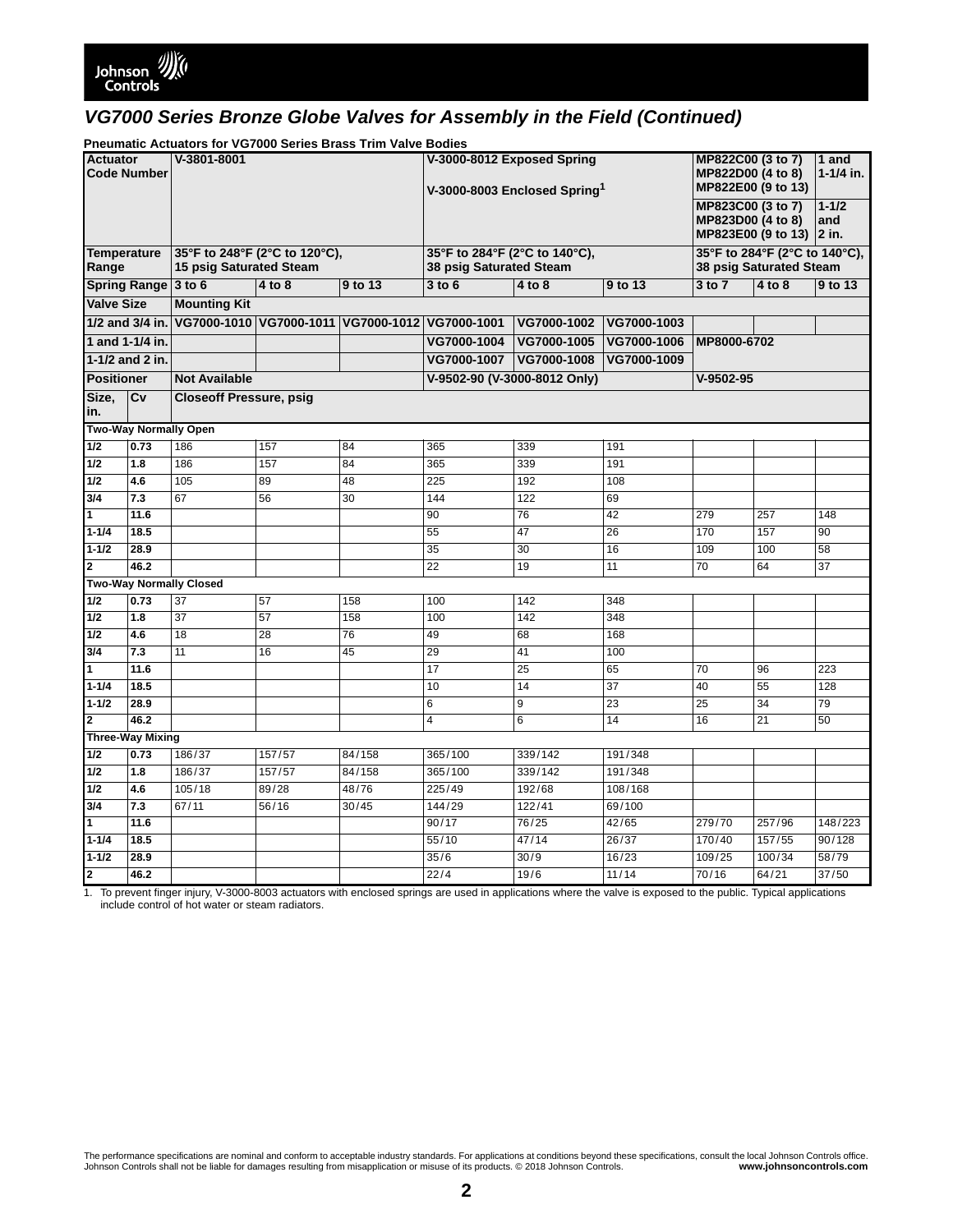

**Pneumatic Actuators for VG7000 Series Stainless Steel Trim Valve Bodies**

| <b>I Healthand Actuators for YOTOOO OCHES Otaliness Otech Think Yarve Doules</b><br><b>Actuator</b><br>V-3000-8012 Exposed Spring |                              |                                          |                    |                 |                                |                                    |                 |                                             |                               |         |
|-----------------------------------------------------------------------------------------------------------------------------------|------------------------------|------------------------------------------|--------------------|-----------------|--------------------------------|------------------------------------|-----------------|---------------------------------------------|-------------------------------|---------|
|                                                                                                                                   |                              |                                          |                    |                 | MP821C00 (3 to 7)              |                                    | $1/2$ and       | MP843C00 (3 to 7)<br>$1 - 1/2$<br>and 2 in. |                               |         |
| <b>Code Number</b>                                                                                                                |                              |                                          |                    |                 | MP821D00 (4 to 8)              |                                    | 3/4 in.         | MP843D00 (4 to 8)<br>MP843E00 (9 to 13)     |                               |         |
|                                                                                                                                   |                              | V-3000-8003 Enclosed Spring <sup>1</sup> |                    |                 | MP821E00 (9 to 13)             |                                    |                 |                                             |                               |         |
|                                                                                                                                   |                              |                                          |                    |                 | MP822C00 (3 to 7)<br>1 and     |                                    |                 |                                             |                               |         |
|                                                                                                                                   |                              |                                          |                    |                 |                                | MP822D00 (4 to 8)<br>$1 - 1/4$ in. |                 |                                             |                               |         |
|                                                                                                                                   |                              |                                          |                    |                 | MP822E00 (9 to 13)             |                                    |                 |                                             |                               |         |
|                                                                                                                                   |                              |                                          |                    |                 | MP823C00 (3 to 7)<br>$1 - 1/2$ |                                    |                 |                                             |                               |         |
|                                                                                                                                   |                              |                                          | MP823D00 (4 to 8)  |                 | and 2 in.                      |                                    |                 |                                             |                               |         |
|                                                                                                                                   |                              |                                          | MP823E00 (9 to 13) |                 |                                |                                    |                 |                                             |                               |         |
| <b>Temperature</b>                                                                                                                |                              | 35°F to 338°F (2°C to 170°C),            |                    |                 |                                | 35°F to 338°F (2°C to 170°C),      |                 |                                             | 35°F to 338°F (2°C to 170°C), |         |
| Range                                                                                                                             |                              | 100 psig Saturated Steam                 |                    |                 | 100 psig Saturated Steam       |                                    |                 |                                             | 100 psig Saturated Steam      |         |
| Spring Range 3 to 6                                                                                                               |                              |                                          | $4$ to 8           | 9 to 13         | $3$ to $6$                     | 4 to 8                             | 9 to 13         | 3 to 7                                      | 4 to 8                        | 9 to 13 |
| <b>Valve Size</b>                                                                                                                 |                              | <b>Mounting Kit</b>                      |                    |                 |                                |                                    |                 |                                             |                               |         |
| 1/2 and 3/4 in.                                                                                                                   |                              | VG7000-1001                              | VG7000-1002        | VG7000-1003     | MP8000-6701                    |                                    |                 |                                             | <b>Not Recommended</b>        |         |
|                                                                                                                                   |                              | 1 and 1-1/4 in. VG7000-1004              | VG7000-1005        | VG7000-1006     | MP8000-6702                    |                                    |                 |                                             |                               |         |
| 1-1/2 and 2 in.                                                                                                                   |                              | VG7000-1007                              | VG7000-1008        | VG7000-1009     |                                |                                    |                 | MP8000-6703                                 |                               |         |
| <b>Positioner</b>                                                                                                                 |                              | V-9502-90 (V-3000-8012 Only)             |                    |                 | $V-9502-95$                    |                                    |                 | $V-9502-95$                                 |                               |         |
| Size,                                                                                                                             | Cv                           | <b>Closeoff Pressure, psig</b>           |                    |                 |                                |                                    |                 |                                             |                               |         |
| in.                                                                                                                               |                              |                                          |                    |                 |                                |                                    |                 |                                             |                               |         |
|                                                                                                                                   | <b>Two-Way Normally Open</b> |                                          |                    |                 |                                |                                    |                 |                                             |                               |         |
| 1/2                                                                                                                               | 0.73                         | 299                                      | 255                | 143             | 308                            | 308                                | 308             |                                             |                               |         |
| 1/2                                                                                                                               | 1.8                          | 299                                      | 255                | 143             | 308                            | 308                                | 308             |                                             |                               |         |
| 1/2                                                                                                                               | 4.6                          | 169                                      | 144                | 81              | 308                            | 308                                | 275             |                                             |                               |         |
|                                                                                                                                   |                              |                                          |                    |                 |                                |                                    |                 |                                             |                               |         |
| 3/4                                                                                                                               | 7.3                          | 108                                      | 92                 | 52              | 304                            | 304                                | 175             |                                             |                               |         |
| $\overline{1}$                                                                                                                    | 11.6                         | 67                                       | 57                 | $\overline{32}$ | 209                            | 193                                | 111             |                                             |                               |         |
| $1 - 1/4$                                                                                                                         | 18.5                         | 41                                       | 35                 | 19              | 128                            | 118                                | 68              |                                             |                               |         |
| $1 - 1/2$                                                                                                                         | 28.9                         |                                          |                    |                 | 82                             | 75                                 | 43              | 165                                         | 152                           | 88      |
| $\overline{2}$                                                                                                                    | 46.2                         |                                          |                    |                 | 52                             | 48                                 | 28              | 106                                         | 97                            | 56      |
|                                                                                                                                   |                              | <b>Two-Way Normally Closed</b>           |                    |                 |                                |                                    |                 |                                             |                               |         |
| $\overline{1/2}$                                                                                                                  | 0.73                         | 75                                       | 106                | 261             | 280                            | 308                                | 308             |                                             |                               |         |
| 1/2                                                                                                                               | 1.8                          | 75                                       | 106                | 261             | 280                            | 308                                | 308             |                                             |                               |         |
| $1/2$                                                                                                                             | 4.6                          | 36                                       | 51                 | 126             | 135                            | 183                                | 308             |                                             |                               |         |
| 3/4                                                                                                                               | 7.3                          | 22                                       | 31                 | 75              | 81                             | 109                                | 252             |                                             |                               |         |
|                                                                                                                                   |                              |                                          |                    |                 |                                |                                    |                 |                                             |                               |         |
| 11                                                                                                                                | 11.6                         | 13                                       | 19                 | 49              | 53                             | $\overline{72}$                    | 168             |                                             |                               |         |
| $\sqrt{1-1/4}$                                                                                                                    | 18.5                         | 7                                        | 11                 | 28              | 30                             | 41                                 | 96              |                                             |                               |         |
| $1 - 1/2$                                                                                                                         | 28.9                         |                                          |                    |                 | 19                             | 25                                 | 59              | 39                                          | 53                            | 121     |
| $\overline{2}$                                                                                                                    | 46.2                         |                                          |                    |                 | $\overline{12}$                | 16                                 | $\overline{37}$ | $\overline{24}$                             | 33                            | 76      |
|                                                                                                                                   | <b>Three-Way Mixing</b>      |                                          |                    |                 |                                |                                    |                 |                                             |                               |         |
| $1/2$                                                                                                                             | 0.73                         | 299/75                                   | 255/106            | 143/261         | 308/280                        | 308/308                            | 308/308         |                                             |                               |         |
| 1/2                                                                                                                               | 1.8                          | 299/75                                   | 255/106            | 143/261         | 308/280                        | 308/308                            | 308/308         |                                             |                               |         |
| $1/2$                                                                                                                             | 4.6                          | 169/36                                   | 144/51             | 81/126          | 308/135                        | 308/183                            | 275/308         |                                             |                               |         |
| 3/4                                                                                                                               | 7.3                          | 108/22                                   | 92/31              | 52/75           | 304/81                         | 304/109                            | 175/252         |                                             |                               |         |
| $\overline{1}$                                                                                                                    | 11.6                         | 67/13                                    | 57/19              | 32/49           | 209/53                         | 193/72                             | 111/168         |                                             |                               |         |
| $1 - 1/4$                                                                                                                         | 18.5                         | 41/7                                     | 35/11              | 19/28           | 128/30                         | 118/41                             | 68/96           |                                             |                               |         |
| $1 - 1/2$                                                                                                                         | 28.9                         |                                          |                    |                 | 82/19                          | 75/25                              | 43/59           | 165/39                                      | 152/53                        | 88/121  |
| $\overline{\mathbf{2}}$                                                                                                           | 46.2                         |                                          |                    |                 | 52/12                          | 48/16                              | 28/37           | 106/24                                      | 97/33                         | 56/76   |
|                                                                                                                                   |                              |                                          |                    |                 |                                |                                    |                 |                                             |                               |         |

1. To prevent finger injury, V-3000-8003 actuators with enclosed springs are used in applications where the valve is exposed to the public. Typical applications include control of hot water or steam radiators.

The performance specifications are nominal and conform to acceptable industry standards. For applications at conditions beyond these specifications, consult the local Johnson Controls office.<br>Johnson Controls . some www.jo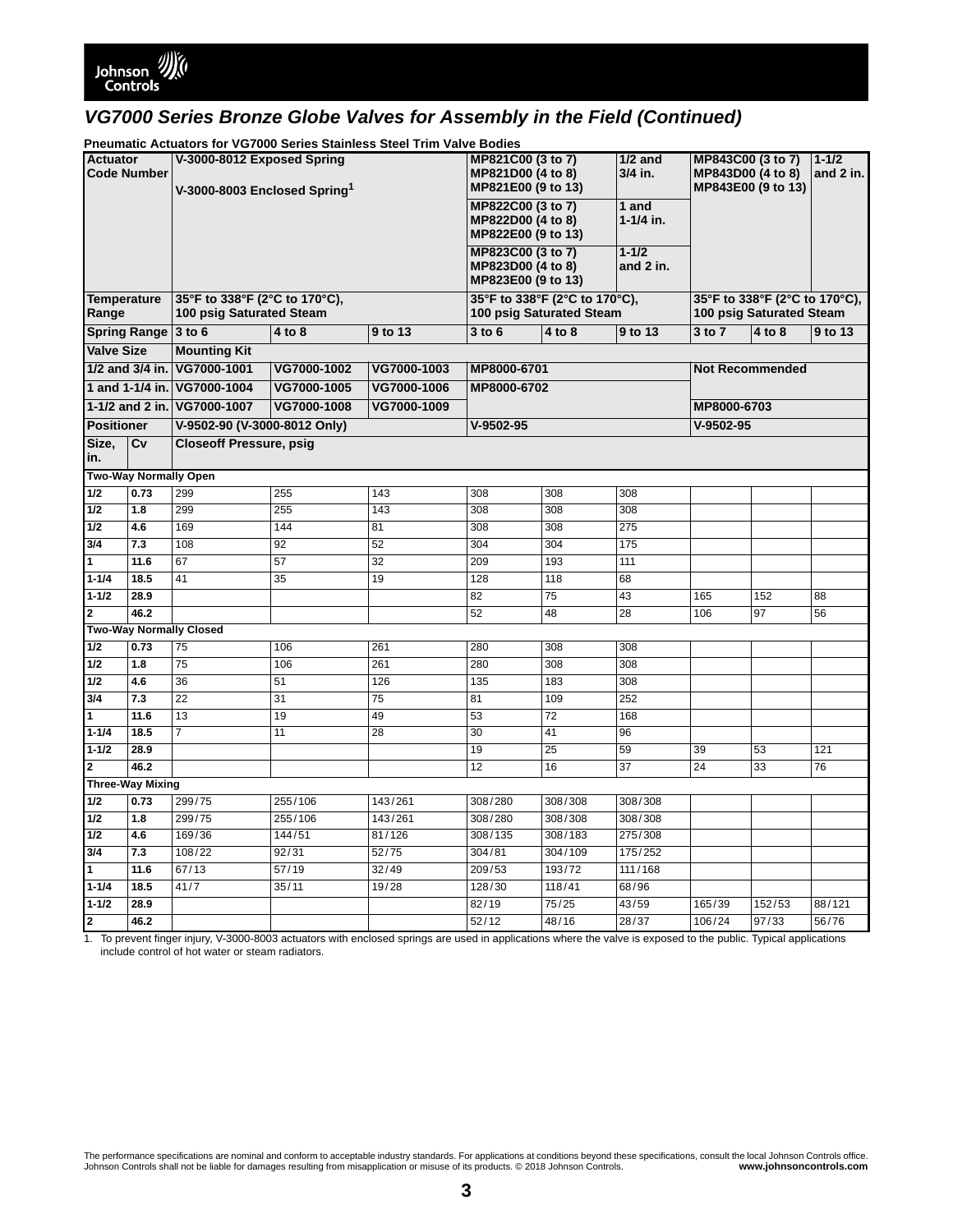

**Non-Spring-Return Electric Actuators for VG7000 Series Valve Bodies**

| <b>Actuator</b>                |              | VA-7150-1001                                       |                                                                         | VA-7200-1001                                       |                                | <b>VA7810-AGA-2</b>                                                                                                              |                                |  |
|--------------------------------|--------------|----------------------------------------------------|-------------------------------------------------------------------------|----------------------------------------------------|--------------------------------|----------------------------------------------------------------------------------------------------------------------------------|--------------------------------|--|
| <b>Code Number</b>             |              | On/Off (Floating)                                  |                                                                         | On/Off (Floating)                                  |                                | <b>On/Off (Floating Control)</b><br><b>VA7810-AGC-2</b><br><b>On/Off (Floating Control)</b><br>with Two Switches                 |                                |  |
|                                |              | VA-7152-1001<br>0 to 10 VDC Proportional           |                                                                         | VA-7202-1001<br>0 to 10 VDC Proportional           |                                | <b>VA7810-HGA-2</b><br>0 to 10 VDC Proportional Control<br>VA7810-HGC-2<br>0 to 10 VDC Proportional Control<br>with Two Switches |                                |  |
|                                |              | VA-7153-1001<br>On/Off (Floating)<br>with Feedback |                                                                         | VA-7203-1001<br>On/Off (Floating)<br>with Feedback |                                |                                                                                                                                  |                                |  |
| <b>Temperature</b>             |              |                                                    | Brass Trim: 35°F to 284°F (2°C to 140°C), 38 psig Saturated Steam       |                                                    |                                |                                                                                                                                  |                                |  |
| Range                          |              |                                                    | Stainless Steel: 35°F to 338°F (2°C to 170°C), 100 psig Saturated Steam |                                                    |                                |                                                                                                                                  |                                |  |
| Linkage                        |              | <b>None</b>                                        |                                                                         |                                                    |                                |                                                                                                                                  |                                |  |
| <b>Stem Type</b>               |              | <b>Requires T Stem</b>                             |                                                                         |                                                    |                                |                                                                                                                                  |                                |  |
| Size, in. Cv                   |              | <b>Closeoff Pressure, psig</b>                     |                                                                         |                                                    |                                |                                                                                                                                  |                                |  |
|                                |              | <b>Brass Trim</b>                                  | <b>Stainless Steel</b><br><b>Trim</b>                                   | <b>Brass Trim</b>                                  | <b>Stainless Steel</b><br>Trim | <b>Brass Trim</b>                                                                                                                | <b>Stainless Steel</b><br>Trim |  |
| <b>Two-Way Normally Open</b>   |              |                                                    |                                                                         |                                                    |                                |                                                                                                                                  |                                |  |
| 1/2                            | 0.73         | 345                                                | 239                                                                     |                                                    | 308                            |                                                                                                                                  | 308                            |  |
| 1/2                            | 1.8          | 345                                                | 239                                                                     |                                                    | 308                            |                                                                                                                                  | 308                            |  |
| 1/2                            | 4.6          | $\overline{216}$                                   | 135                                                                     |                                                    | 278                            |                                                                                                                                  | 283                            |  |
| 3/4                            | 7.3          | 138                                                | 86                                                                      |                                                    | 177                            |                                                                                                                                  | 180                            |  |
| $\overline{1}$                 | 11.6         | 86                                                 | 54                                                                      | 179                                                | 112                            | 182                                                                                                                              | 114                            |  |
| $1 - 1/4$                      | 18.5         | $\overline{52}$                                    | 33                                                                      | 109                                                | 68                             | 111                                                                                                                              | 70                             |  |
| $1 - 1/2$                      | 28.9         | $\overline{34}$                                    | $\overline{21}$                                                         | 70                                                 | 44                             | $\overline{71}$                                                                                                                  | 45                             |  |
| $\overline{2}$                 | 46.2         | 21                                                 | 13                                                                      | 45                                                 | 28                             | 46                                                                                                                               | 28                             |  |
| <b>Two-Way Normally Closed</b> |              |                                                    |                                                                         |                                                    |                                |                                                                                                                                  |                                |  |
| 1/2                            | 0.73         | 345                                                | 308                                                                     |                                                    | 308                            |                                                                                                                                  | 308                            |  |
| 1/2                            | 1.8          | 345                                                | 308                                                                     |                                                    | 308                            |                                                                                                                                  | 308                            |  |
| 1/2                            | 4.6          | 257                                                | 161                                                                     |                                                    | 308                            |                                                                                                                                  | 308                            |  |
| 3/4                            | 7.3          | 153                                                | 96                                                                      |                                                    | 197                            |                                                                                                                                  | 201                            |  |
| $\overline{1}$                 | 11.6         | 100                                                | 63                                                                      | 209                                                | 131                            | 213                                                                                                                              | 133                            |  |
| $1 - 1/4$<br>$1 - 1/2$         | 18.5<br>28.9 | 57                                                 | 36<br>$\overline{22}$                                                   | 120<br>$\overline{74}$                             | 75                             | 122<br>76                                                                                                                        | 76<br>47                       |  |
| $\overline{2}$                 | 46.2         | 36<br>$\overline{22}$                              | 14                                                                      | 46                                                 | 46<br>29                       | 47                                                                                                                               | 30                             |  |
| <b>Three-Way Mixing</b>        |              |                                                    |                                                                         |                                                    |                                |                                                                                                                                  |                                |  |
| 1/2                            | 0.73         | 345/345                                            | 239/308                                                                 |                                                    | 308/308                        |                                                                                                                                  | 308/308                        |  |
| 1/2                            | 1.8          | 345/345                                            | 239/308                                                                 |                                                    | 308/308                        |                                                                                                                                  | 308/308                        |  |
| 1/2                            | 4.6          | 216/257                                            | 135/161                                                                 |                                                    | 278/308                        |                                                                                                                                  | 283/308                        |  |
| 3/4                            | 7.3          | 138/153                                            | 86/96                                                                   |                                                    | 177/197                        |                                                                                                                                  | 180/201                        |  |
| $\mathbf{1}$                   | 11.6         | 86/100                                             | 54/63                                                                   | 179/209                                            | 112/131                        | 182/213                                                                                                                          | 114/133                        |  |
| $1 - 1/4$                      | 18.5         | 52/57                                              | 33/36                                                                   | 109/120                                            | 68/75                          | 111/122                                                                                                                          | 70/76                          |  |
| $1 - 1/2$                      | 28.9         | 34/36                                              | 21/22                                                                   | 70/74                                              | 44/46                          | 71/76                                                                                                                            | 45/47                          |  |
| $\overline{2}$                 | 46.2         | 21/22                                              | 13/14                                                                   | 45/46                                              | 28/29                          | 46/47                                                                                                                            | 28/30                          |  |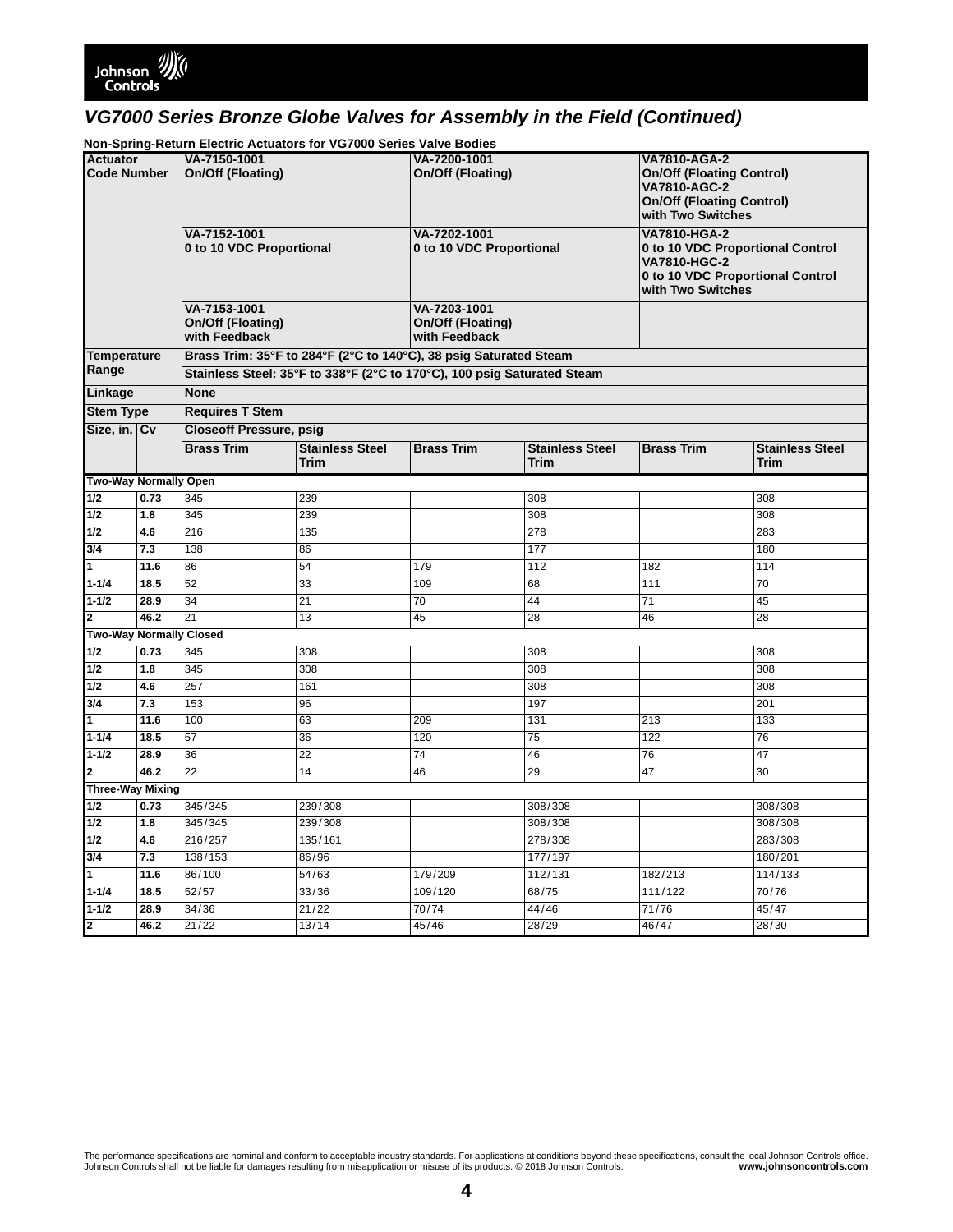

### **Spring-Return Electric Actuators for VG7000 Series Valve Bodies**

| Actuator<br><b>Code Number</b> |      | VA-4233-AGA-2<br><b>Floating Control</b><br>VA-4233-AGC-2<br><b>Floating Control</b><br>with Two Switches<br>VA-4233-BGA-2<br><b>On/Off Control</b><br>VA-4233-BGC-2<br><b>On/Off Control</b><br>with Two Switches<br>VA-4233-GGA-2<br>0 to 10 VDC Proportional Control<br>VA-4233-GGC-2<br>0 to 10 VDC Proportional Control<br>with Two Switches<br><b>Spring-Return Valve Stem Up</b> |                                                                         | VA7820-HGA-2 <sup>1</sup><br>0 to 10 VDC Proportional Control<br>VA7820-HGC-21<br>0 to 10 VDC Proportional Control<br>with Two Switches<br><b>Spring-Return Valve Stem Up</b> |                                | VA7830-HGA-2 <sup>1</sup><br>0 to 10 VDC Proportional Control<br>VA7830-HGC-21<br>0 to 10 VDC Proportional Control<br>with Two Switches |                                |  |
|--------------------------------|------|-----------------------------------------------------------------------------------------------------------------------------------------------------------------------------------------------------------------------------------------------------------------------------------------------------------------------------------------------------------------------------------------|-------------------------------------------------------------------------|-------------------------------------------------------------------------------------------------------------------------------------------------------------------------------|--------------------------------|-----------------------------------------------------------------------------------------------------------------------------------------|--------------------------------|--|
| <b>Temperature</b>             |      |                                                                                                                                                                                                                                                                                                                                                                                         | Brass Trim: 35°F to 284°F (2°C to 140°C), 38 psig Saturated Steam       |                                                                                                                                                                               |                                | <b>Spring-Return Valve Stem Down</b>                                                                                                    |                                |  |
| Range                          |      |                                                                                                                                                                                                                                                                                                                                                                                         | Stainless Steel: 35°F to 338°F (2°C to 170°C), 100 psig Saturated Steam |                                                                                                                                                                               |                                |                                                                                                                                         |                                |  |
| Linkage                        |      | <b>None</b>                                                                                                                                                                                                                                                                                                                                                                             |                                                                         |                                                                                                                                                                               |                                |                                                                                                                                         |                                |  |
| <b>Stem Type</b>               |      | <b>Requires T Stem</b>                                                                                                                                                                                                                                                                                                                                                                  |                                                                         |                                                                                                                                                                               |                                |                                                                                                                                         |                                |  |
| Size, in. Cv                   |      | <b>Closeoff Pressure</b>                                                                                                                                                                                                                                                                                                                                                                |                                                                         |                                                                                                                                                                               |                                |                                                                                                                                         |                                |  |
|                                |      | <b>Brass Trim</b>                                                                                                                                                                                                                                                                                                                                                                       | <b>Stainless Steel</b><br>Trim                                          | <b>Brass Trim</b>                                                                                                                                                             | <b>Stainless Steel</b><br>Trim | <b>Brass Trim</b>                                                                                                                       | <b>Stainless Steel</b><br>Trim |  |
| Two-Way Normally Open          |      |                                                                                                                                                                                                                                                                                                                                                                                         |                                                                         |                                                                                                                                                                               |                                |                                                                                                                                         |                                |  |
| 1/2                            | 0.73 | 345                                                                                                                                                                                                                                                                                                                                                                                     | 230                                                                     | ÷                                                                                                                                                                             | 308                            |                                                                                                                                         | 308                            |  |
| 1/2                            | 1.8  | 345                                                                                                                                                                                                                                                                                                                                                                                     | 230                                                                     |                                                                                                                                                                               | 308                            |                                                                                                                                         | 308                            |  |
| $1/2$                          | 4.6  | 208                                                                                                                                                                                                                                                                                                                                                                                     | 130                                                                     | $\overline{\phantom{0}}$                                                                                                                                                      | 283                            | ÷,                                                                                                                                      | 283                            |  |
| 3/4                            | 7.3  | 132                                                                                                                                                                                                                                                                                                                                                                                     | 82                                                                      | $\overline{\phantom{0}}$                                                                                                                                                      | 180                            | —                                                                                                                                       | 180                            |  |
| $\overline{1}$                 | 11.6 | 63                                                                                                                                                                                                                                                                                                                                                                                      | 39                                                                      | 182                                                                                                                                                                           | 114                            | 182                                                                                                                                     | 114                            |  |
| $1 - 1/4$                      | 18.5 | 38                                                                                                                                                                                                                                                                                                                                                                                      | 24                                                                      | 111                                                                                                                                                                           | 70                             | 111                                                                                                                                     | 70                             |  |
| $1 - 1/2$                      | 28.9 |                                                                                                                                                                                                                                                                                                                                                                                         |                                                                         | 71                                                                                                                                                                            | 45                             | 71                                                                                                                                      | 45                             |  |
| $\overline{\mathbf{2}}$        | 46.2 |                                                                                                                                                                                                                                                                                                                                                                                         |                                                                         | 46                                                                                                                                                                            | 28                             | 46                                                                                                                                      | 28                             |  |
| <b>Two-Way Normally Closed</b> | 0.73 |                                                                                                                                                                                                                                                                                                                                                                                         |                                                                         |                                                                                                                                                                               |                                |                                                                                                                                         |                                |  |
| $1/2$<br>1/2                   | 1.8  | 345<br>345                                                                                                                                                                                                                                                                                                                                                                              | 224<br>224                                                              | -<br>-                                                                                                                                                                        | 308<br>308                     |                                                                                                                                         | 308<br>308                     |  |
| $1/2$                          | 4.6  | 173                                                                                                                                                                                                                                                                                                                                                                                     | 108                                                                     | $\overline{\phantom{0}}$                                                                                                                                                      | 308                            | $\overline{\phantom{0}}$                                                                                                                | 308                            |  |
| 3/4                            | 7.3  | 103                                                                                                                                                                                                                                                                                                                                                                                     | 64                                                                      | $\overline{\phantom{0}}$                                                                                                                                                      | 201                            | $\overline{\phantom{0}}$                                                                                                                | 201                            |  |
| $\overline{1}$                 | 11.6 | 66                                                                                                                                                                                                                                                                                                                                                                                      | 41                                                                      | 213                                                                                                                                                                           | 133                            | 213                                                                                                                                     | 133                            |  |
| $1 - 1/4$                      | 18.5 | 38                                                                                                                                                                                                                                                                                                                                                                                      | 24                                                                      | 122                                                                                                                                                                           | 76                             | 122                                                                                                                                     | 76                             |  |
| $1 - 1/2$                      | 28.9 |                                                                                                                                                                                                                                                                                                                                                                                         |                                                                         | 76                                                                                                                                                                            | 47                             | 76                                                                                                                                      | 47                             |  |
| $\overline{2}$                 | 46.2 |                                                                                                                                                                                                                                                                                                                                                                                         |                                                                         | 47                                                                                                                                                                            | 30                             | 47                                                                                                                                      | 30                             |  |
| <b>Three-Way Mixing</b>        |      |                                                                                                                                                                                                                                                                                                                                                                                         |                                                                         |                                                                                                                                                                               |                                |                                                                                                                                         |                                |  |
| 1/2                            | 0.73 | 345/345                                                                                                                                                                                                                                                                                                                                                                                 | 230/224                                                                 |                                                                                                                                                                               | 308/308                        |                                                                                                                                         | 308/308                        |  |
| 1/2                            | 1.8  | 345/345                                                                                                                                                                                                                                                                                                                                                                                 | 230/224                                                                 |                                                                                                                                                                               | 308/308                        |                                                                                                                                         | 308/308                        |  |
| 1/2                            | 4.6  | 208/173                                                                                                                                                                                                                                                                                                                                                                                 | 130/108                                                                 | $\overline{\phantom{0}}$                                                                                                                                                      | 283/308                        | —                                                                                                                                       | 283/308                        |  |
| 3/4                            | 7.3  | 132/103                                                                                                                                                                                                                                                                                                                                                                                 | 82/64                                                                   | -                                                                                                                                                                             | 180/201                        | —                                                                                                                                       | 180/201                        |  |
| $\overline{1}$                 | 11.6 | 63/66                                                                                                                                                                                                                                                                                                                                                                                   | 39/41                                                                   | 182/213                                                                                                                                                                       | 114/133                        | 182/213                                                                                                                                 | 114/133                        |  |
| $1 - 1/4$                      | 18.5 | 38/38                                                                                                                                                                                                                                                                                                                                                                                   | 24/24                                                                   | 111/122                                                                                                                                                                       | 70/76                          | 111/122                                                                                                                                 | 70/76                          |  |
| $1 - 1/2$                      | 28.9 |                                                                                                                                                                                                                                                                                                                                                                                         |                                                                         | 71/76                                                                                                                                                                         | 45/47                          | 71/76                                                                                                                                   | 45/47                          |  |
| $\overline{2}$                 | 46.2 |                                                                                                                                                                                                                                                                                                                                                                                         |                                                                         | 46/47                                                                                                                                                                         | 28/30                          | 46/47                                                                                                                                   | 28/30                          |  |

<span id="page-4-0"></span>1. VA7820 and VA7830 spring-return actuators ship from the factory already set for 0-10 VDC proportional control. These actuators have field-selectable switches that allow the actuators to be used for on/off control or three-wire floating control.

The performance specifications are nominal and conform to acceptable industry standards. For applications at conditions beyond these specifications, consult the local Johnson Controls office.<br>Johnson Controls . some www.jo